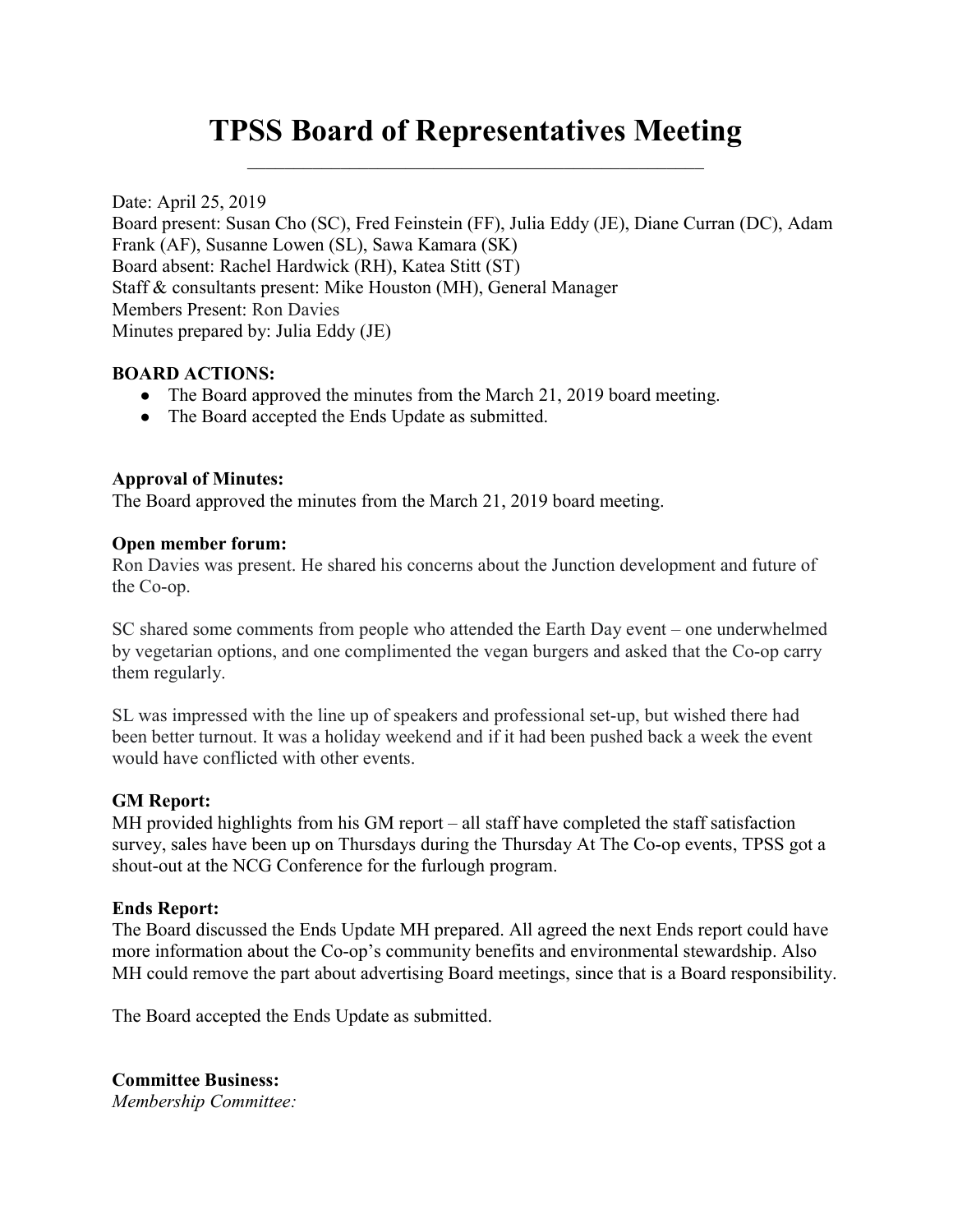- The Spring Member-Owner Meeting will be Sunday May 19, 2019, 2-4pm, at the Fire Station. There will be updates from the President, General Manager, a financial update, community outreach update, we will introduce the changes to the bylaws, Susanne could talk about the Cottage Food Law, a union rep will speak, and members of the membership committee will speak.
- SL will put together a one-pager on the Cottage Food Law in case she can't make it to the Spring Member-Owner Meeting.
- The finance report will cover through March.
- SL suggests a theme: the Co-op as a pillar of food sustainability in a growing climate crisis.
- SK shared some of the feedback and perceptions about the Co-op she heard at a community meeting she attended - concerns about prices, variety, and if you have to be a member to shop.
- MH shares that we are never going to win a price war against Amazon or Giant, but we also want to emphasize that we charge fair prices for well-made goods and have a lot of community benefit. MH shares that we are never going to win a price war against Amazon or Giant, but we also want to emphasize that we charge fair prices for well-made goods and have a lot of community benefit. Board members suggested we advertise the discounts more - 10% once a month 5% all the time for seniors. The Co-op could advertise special orders and wholesaling to support buyers clubs. MH is thinking about ways to address the perceptions about the Co-op's prices.

#### Policy Committee:

SC provided an update. The committee has gotten through revisions to the G Policies and incorporated some of the Board-identified action items. The committee hopes to have something to vote on for the next meeting.

### Next Board Meeting: Thursday, May 16th

Meeting adjourned at 8:03pm.

#### Committee Assignments:

Policy Committee – Susan Cho (chair), Adam Frank, Rachel Hardwick, Julia Eddy. Nominations/Elections – Susanne Lowen (chair), Diane Curran, Susan Cho. Personnel – Diane Curran (chair), Rachel Hardwick, Katea Stitt. Membership Committee – Fred Feinstein (chair), Diane Curran, Sawa Kamara. Finance and Audit Committee – Adam Frank (chair), Julia Eddy, Diane Curran, Susan Cho. Junction Committee – Fred Feinstein (co-chair), Rachel Hardwick (co-chair), Sawa Kamara, Katea Stitt. Expansion Committee – Adam Frank, Susanne Lowen, Susan Cho, Julia Eddy.